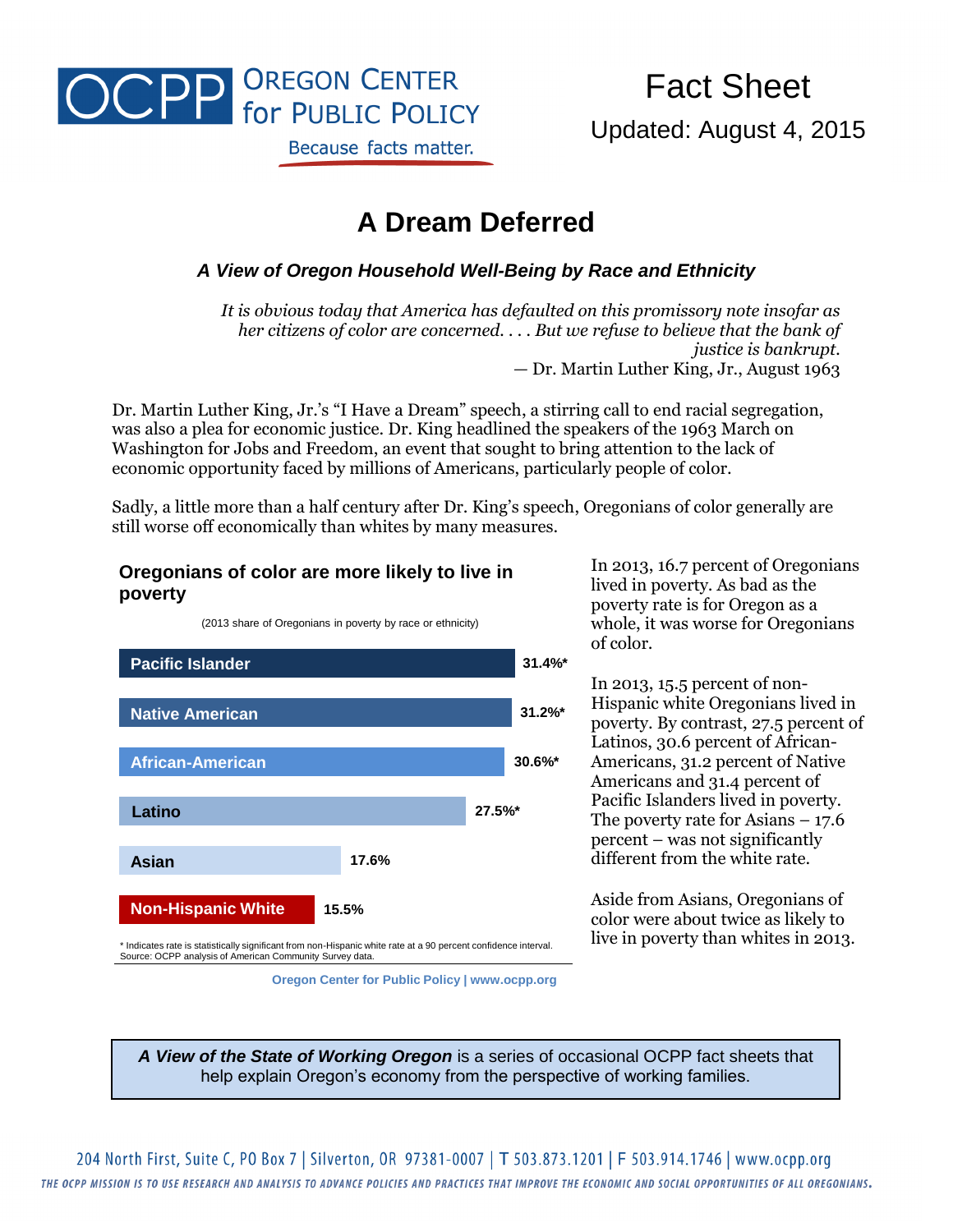### **Most Oregonians of color earn less than whites**



In 2013, the typical (median) Oregon household earned \$50,251. The income of the typical household of color, with the exception of Asians, was significantly less than that of the typical white household.<sup>1</sup>

The income of the typical white household was \$51,972 in 2013. This exceeded the incomes of the typical Latino, Pacific Islander, African-American and Native American households by about \$13,000 or more. To put that in perspective, \$13,000 is more than enough to cover a year's worth of tuition, fees, books and supplies at Oregon State University. 2

Only Asians had a median income higher than whites.

**6.8% 13.6% White African-American** Source: OCPP analysis of Bureau of Labor Statistics data.

### **Work is hardest to find for African-Americans**

(2014 unemployment rate by race or enthicity)

**Oregon Center for Public Policy | www.ocpp.org**

Work is hardest to find for black Oregonians. In 2014, the unemployment rate for black Oregonians was 13.6 percent, twice the white rate of 6.8 percent.

The unemployment rates for Latinos (9.6 percent) and Asians (4.4 percent) were not significantly different from the rate for whites.

Bureau of Labor Statistics unemployment data does not include rates for Native Americans and Pacific Islanders.

**Oregon Center for Public Policy | www.ocpp.org**

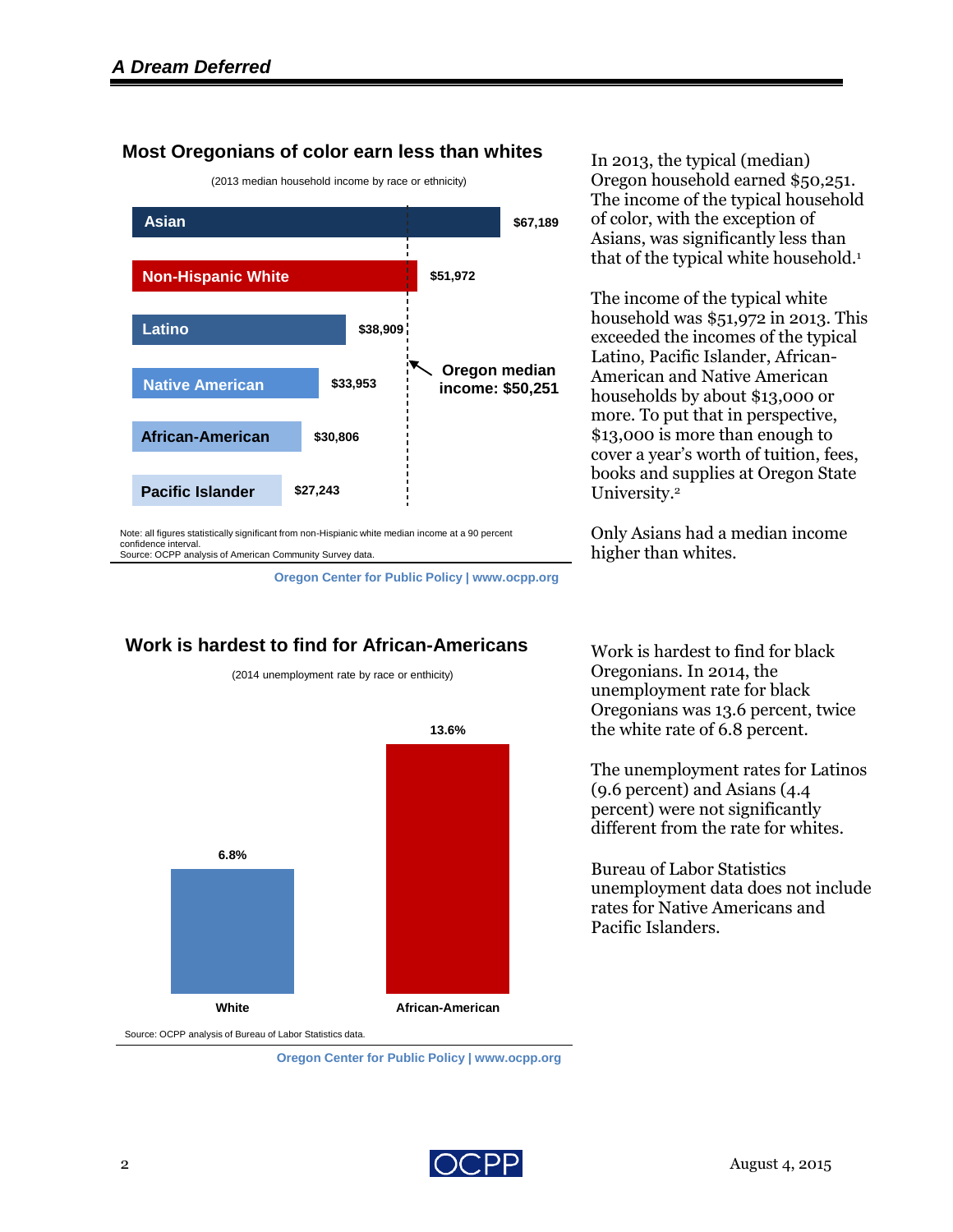#### **Oregonians of color less likely to own a home**

(2011-2013 Oregon share of home ownership by race or ethnicity)



**Oregon Center for Public Policy | www.ocpp.org**

Oregonians of color are less likely to own a home than their white counterparts.

From 2011 to 2013, 62.9 percent of white Oregonians owned a home outright or through a mortgage. By contrast, 58.1 percent of Asians, 47.7 percent of Native Americans, 39.2 percent of Latinos, 33.1 percent of African-Americans and 23.6 percent of Pacific Islanders owned a home.

Home ownership is a cornerstone of the middle class. Owning a home provides steady shelter and a means of growing family wealth. In 2013, nationally the wealth gaps between white households and African-American and Latino households were some of the widest in 30 years.<sup>3</sup>

#### **The Oregon Legislature Can Take Steps to Address Racial Inequity**

Lawmakers can take steps to ensure all Oregonians, regardless of the color of their skin, have an opportunity to get ahead. Some of these include:

**Raising the minimum wage.** People of color make up a disproportionate share of the minimum wage workforce.<sup>4</sup> A full-time minimum wage worker does not earn enough to meet a family's basic needs. Minimum wage workers need a substantial raise.

**Making it harder for employers to steal wages.** Too often employers commit wage theft by forcing workers to work off the clock, stealing tips or not paying their workers at all. Given that wage theft more commonly affects low-income workers,<sup>5</sup> it disproportionately harms Oregonians of color. Lawmakers need to put in place new rules that make it harder for dishonest employers to engage in wage theft and easier for workers to recover stolen wages.

**Ensuring all children have health insurance coverage.** Children need access to quality health care if they are to grow up healthy and succeed in school and life. In Oregon, about 17,600 children lack health insurance because of their immigration status. Lawmakers should enact the Cover All Kids legislation to ensure all children in Oregon have access to quality care.<sup>6</sup>

**Investing more in education**. Oregon children sit in some of the nation's most crowded public school classrooms.<sup>7</sup> And about half of Oregon children arrive to kindergarten without having attended preschool, <sup>8</sup> which helps prepare children to succeed academically.<sup>9</sup> Investing more in education would benefit all Oregon children, especially children of color, who are less likely to be enrolled in preschool. 10